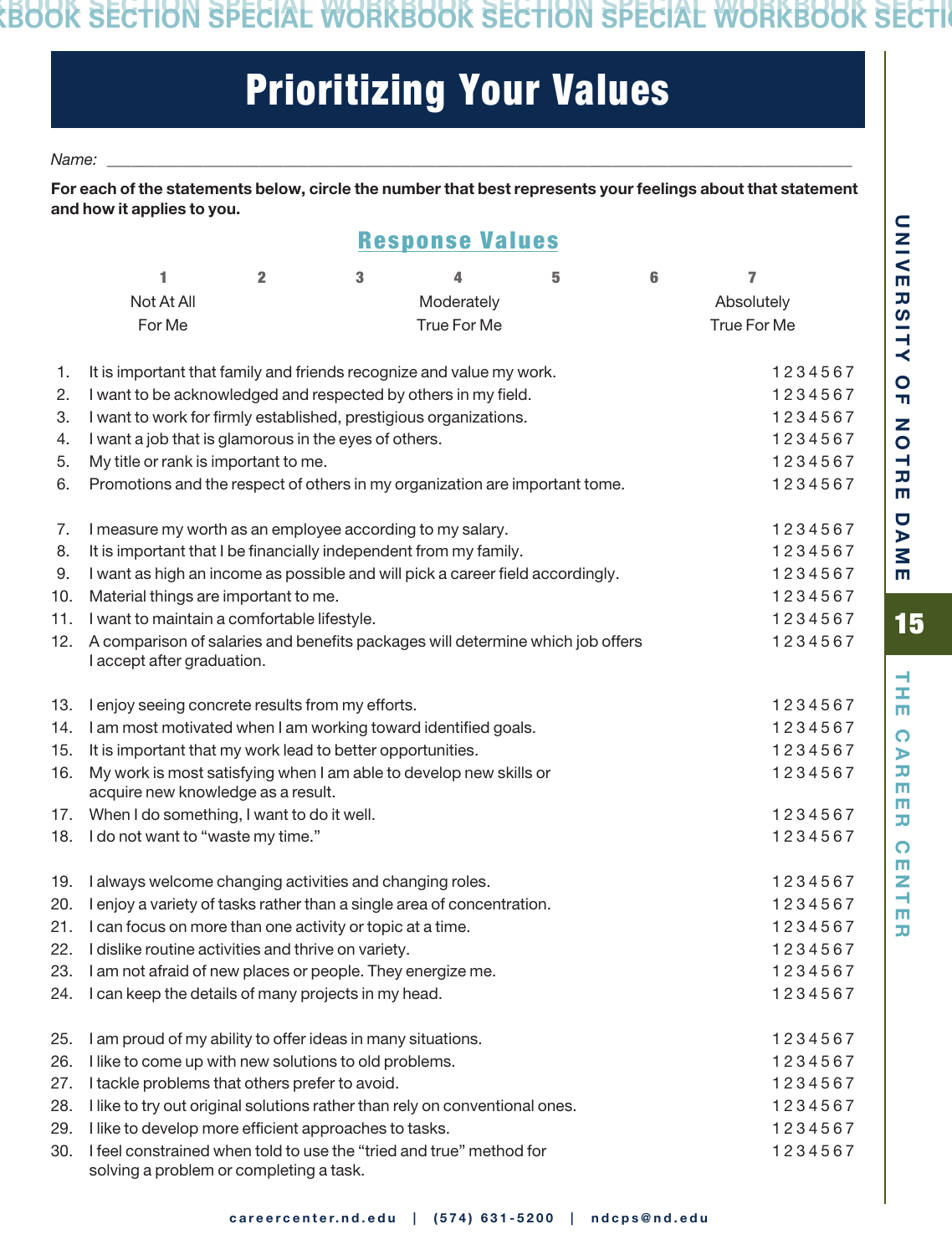**SPECIAL WORKBOOK SECTION SPECIAL WORKBOOK SECTION SPECIAL WORKBOOK SECTION SPECIAL WORKBOOK SECTION SPECIAL WORKBOOK SECTION SPECIAL WORKBOOK SECTION SPECIAL WORKBOOK SECTION SPECIAL WORKBOOK SECTION SPECIAL WORKBOOK SECTION SPECIAL WORKBOOK SECTION**

## Prioritizing Your Values *continued*

| 31. | Easy work bores me.                                                                              | 1234567 |
|-----|--------------------------------------------------------------------------------------------------|---------|
| 32. | If a difficult problem arises, I have the urge to tackle it.                                     | 1234567 |
| 33. | Without challenging work, I feel frustrated and unfulfilled.                                     | 1234567 |
| 34. | I like working on assignments that require real learning and effort.                             | 1234567 |
| 35. | I require intellectual challenges to stimulate my thinking.                                      | 1234567 |
| 36. | I prefer to take on new, unexpected projects, rather than knowing each week                      | 1234567 |
|     | what my work will entail.                                                                        |         |
| 37. | Team projects do not appeal to me. I would prefer that my own success not depend                 | 1234567 |
|     | on how well someone else does his or her job.                                                    |         |
| 38. | I like to do things on my own, without a lot of orders or directions.                            | 1234567 |
| 39. | I want the chance to use my capacity for independent thinking and actions.                       | 1234567 |
| 40. | I like being responsible for a project from start to finish.                                     | 1234567 |
| 41. | My friends and family will respect my ability to support myself.                                 | 1234567 |
| 42. | I want the feeling that I can depend on myself entirely.                                         | 1234567 |
| 43. | Work involving direct service to others would be very satisfying to me.                          | 1234567 |
| 44. | The societal and political consequences of what I do are important to me.                        | 1234567 |
| 45. | I would like my work to ultimately enhance the welfare of others.                                | 1234567 |
| 46. | I like to feel that I am useful and needed.                                                      | 1234567 |
| 47. | Sensitivity to the needs of others will be an important part of my career.                       | 1234567 |
| 48. | I want to use my energies and abilities to help make the world a better place.                   | 1234567 |
| 49. | I often evolve as a leader in the groups to which I belong.                                      | 1234567 |
| 50. | I enjoy planning and organizing a program or activity.                                           | 1234567 |
| 51. | I like to direct or coordinate other people's work.                                              | 1234567 |
| 52. | It is rewarding to me to see things change as a result of my efforts.                            | 1234567 |
| 53. | I like approaching a job with a broad perspective.                                               | 1234567 |
| 54. | I am at my best when I can delegate authority and assign the detail work                         | 1234567 |
|     | of a project to others.                                                                          |         |
|     | 55. I would like to discover who I really am and where my talents lie through my work.           | 1234567 |
| 56. | I would thrive if I got involved in unconfining work that truly taps my abilities and interests. | 1234567 |
| 57. | I think that a lot of my natural talent would be wasted if I did not find just the right job.    | 1234567 |
| 58. | Being able to express myself is very important to me.                                            | 1234567 |
| 59. | Experimenting and trying out my own ideas should be a regular part of my work.                   | 1234567 |
| 60. | I am not reluctant to let anyone know how I feel.                                                | 1234567 |
| 61. | I want to work with people who share my personal and professional interests.                     | 1234567 |
| 62. | I am at my best when collaborating with others on a task or project.                             | 1234567 |
| 63. | Discussing ideas with others is very rewarding and productive for me.                            | 1234567 |
| 64. | Interaction with interesting people would enhance my work life.                                  | 1234567 |
| 65. | Meeting many new people should be one of the rewards to my work.                                 | 1234567 |
| 66. | The isolation of working alone depresses me.                                                     | 1234567 |